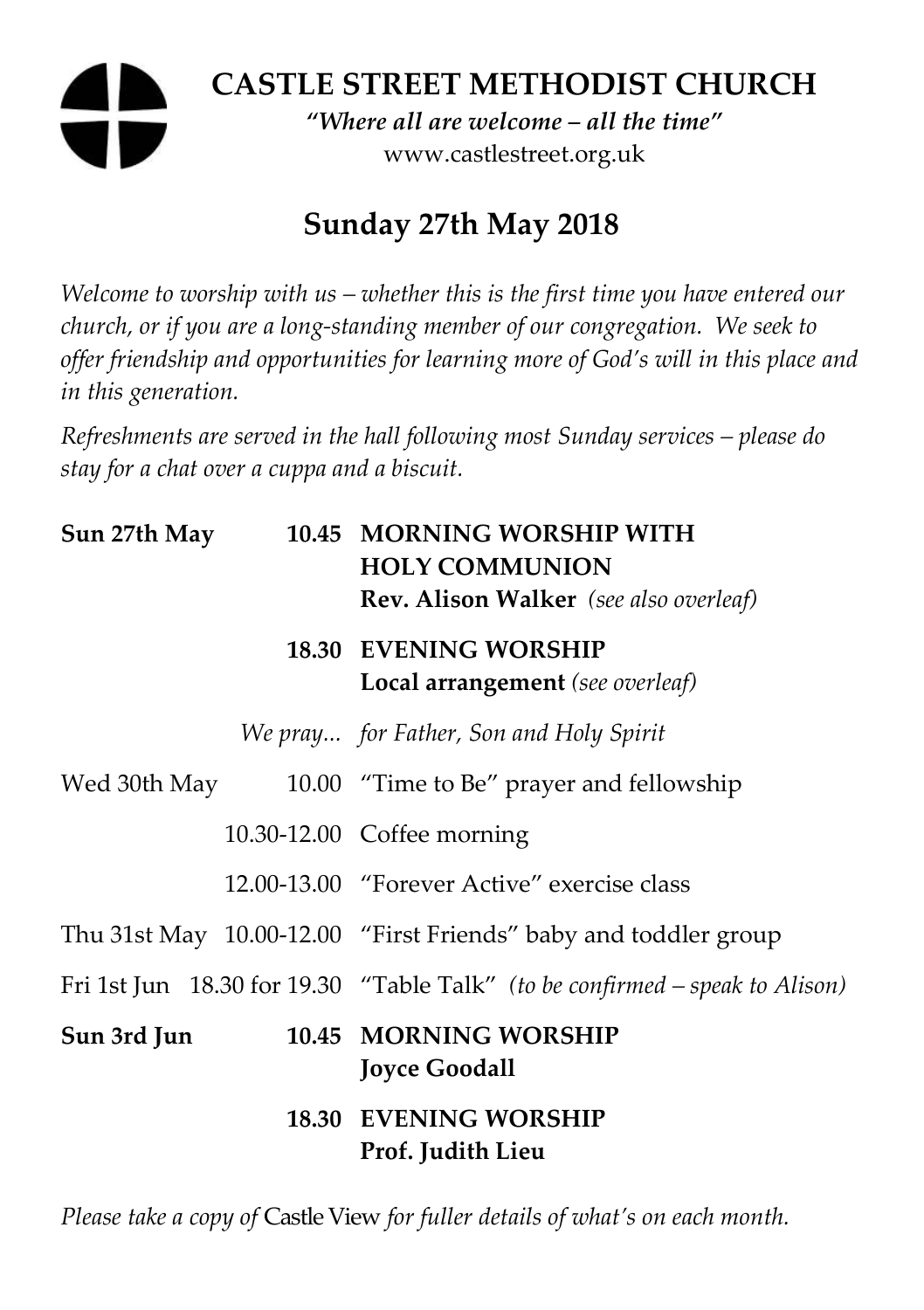#### **This morning's service**

During this morning's service we celebrate the confirmation and reception into membership of Kirk, and the official transfer of membership for Yaa and Yaw, and their children Kobby and Kasey. All five have already been part of the Castle Street community for some time, so now we are making it official. We rejoice in their presence at Castle Street and we pray for Kirk as he makes an important step on his journey of faith.

+\*\*\*\*\*\*\*

#### **This evening's service**

Tonight we have a "local arrangement", advertised on last week's notice sheet as "a mystery to be revealed". The theme is "Loving one another", using 1 Peter 1: 13-25 as our Bible reading (verse 22 as a kind of text). There will be no sermon, just a series of ad lib connections and discussions between hymns – which will be from one section of the hymnbook, and chosen by both the leader and the congregation as the service progresses. So it's a sort of DIY event: if you don't normally come along on Sunday evenings, why not do so tonight for something a little different?

+\*+\*\*\*\*+

#### **General Church Meeting**

The General Church Meeting on 29th April was very positive, and we had lots of people volunteering to do things. However, in all the excitement Alison forgot to call for an official vote to elect the new volunteers. We will therefore hold a single-item GCM immediately after the service on Sunday 10th June, to elect the new people to their roles. The GCM elects people to be Church Stewards, to the Church Council (automatically including the Church Stewards), and to the Circuit Meeting. Details of the people to be elected to those positions were given on last week's notice sheet; a master copy of this is filed in the vestry, and it is also available to download from the church website.

The meeting also agreed that in July we would start holding a prayer meeting every Sunday morning in Aldersgate, and that one evening service per month would be given mainly to prayer. Elliot volunteered to assist with the morning prayer meeting; other people are also sought for the morning and evening prayer times.